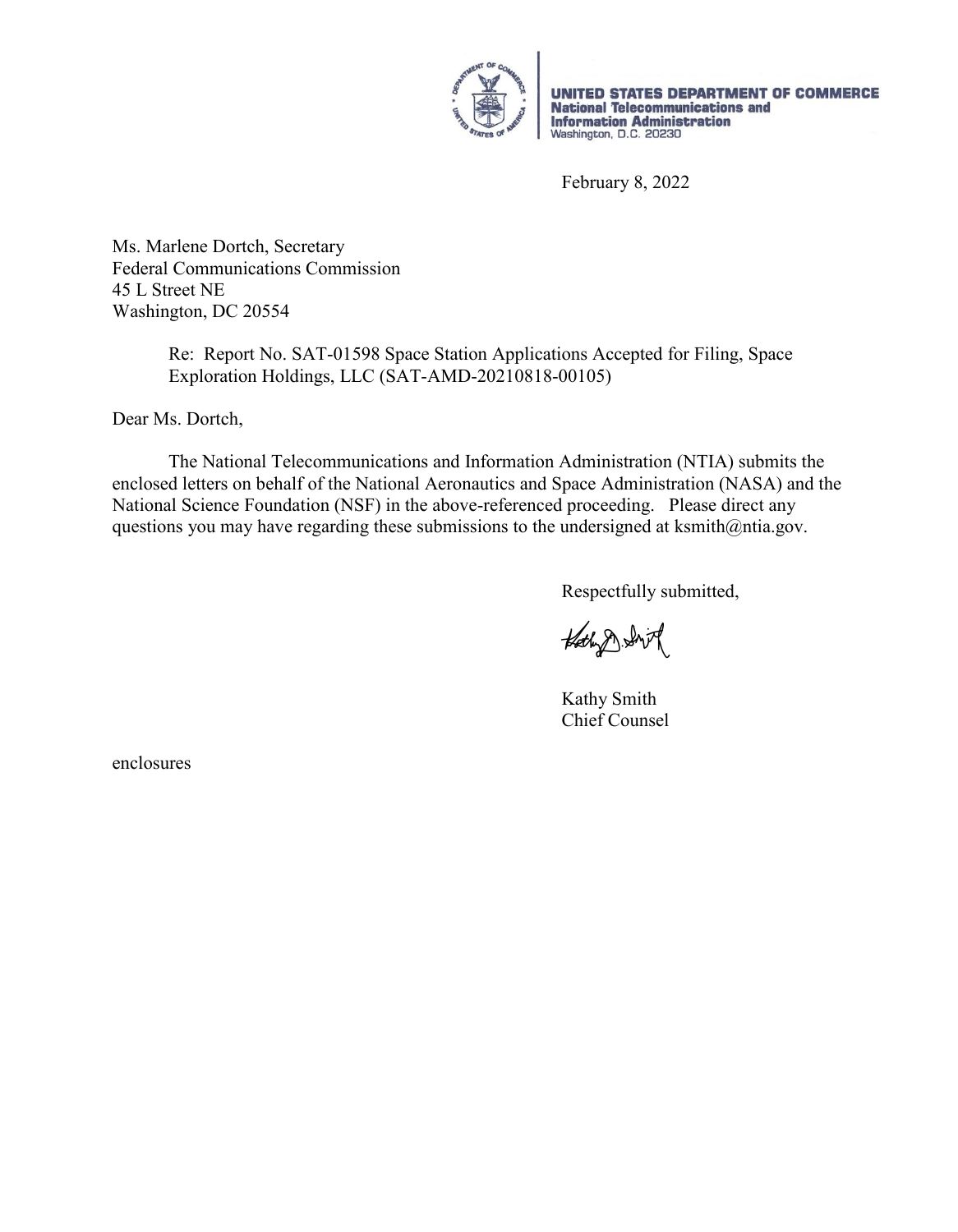National Aeronautics and Space Administration

**Headquarters** Washington, DC 20546-0001



February 7, 2022

Human Exploration and Operations Mission Directorate Reply to Attn of:

> Ms. Marlene Dortch, Secretary Federal Communications Commission 445 Twelfth Street, S.W. Washington, DC 20554

SUBJECT: Report No. SAT-01598 Space Station Applications Accepted for Filing, Space Exploration Holdings, LLC (SAT-AMD-20210818-00105)

Dear Ms. Dortch,

The National Aeronautics and Space Administration (NASA) submits this letter in response to the amendment [\(SAT-AMD-20210818-00105\)](http://licensing.fcc.gov/cgi-bin/ws.exe/prod/ib/forms/reports/swr031b.hts?q_set=V_SITE_ANTENNA_FREQ.file_numberC/File+Number/%3D/SATAMD2021081800105&prepare=&column=V_SITE_ANTENNA_FREQ.file_numberC/File+Number) filed by Space Exploration Holdings, LLC (SpaceX) for a second-generation non-geostationary orbit satellite system, hereby referred to as Gen2. With the increase in large constellation proposals to the FCC, NASA has concerns with the potential for a significant increase in the frequency of conjunction events and possible impacts to NASA's science and human spaceflight missions. Consequently, NASA submits this letter for the purpose of providing a better understanding of NASA's concerns with respect to its assets on-orbit, and to further mitigate the risk of collisions for the benefit of all involved. NASA wants to ensure that the deployment of the Starlink Gen 2 system is conducted prudently, in a manner that supports spaceflight safety and the long-term sustainability of the space environment. Recognizing the importance of spaceflight safety and ensuring a sustainable space environment, NASA has provided similar comments in response to other proposed large constellations.

The pending FCC application proposing an additional  $\sim$ 30,000 satellites in Low-Earth Orbit ( $SAT$ [LOA-20200526-00055\)](https://gcc02.safelinks.protection.outlook.com/?url=http%3A%2F%2Flicensing.fcc.gov%2Fcgi-bin%2Fws.exe%2Fprod%2Fib%2Fforms%2Freports%2Fswr031b.hts%3Fq_set%3DV_SITE_ANTENNA_FREQ.file_numberC%2FFile%2BNumber%2F%253D%2FSATLOA2020052600055%26prepare%3D%26column%3DV_SITE_ANTENNA_FREQ.file_numberC%2FFile%2BNumber&data=04%7C01%7Cdolan.e.highsmith%40nasa.gov%7Cea89ee324db3458edb0208d95b4c6032%7C7005d45845be48ae8140d43da96dd17b%7C0%7C0%7C637641205845039228%7CUnknown%7CTWFpbGZsb3d8eyJWIjoiMC4wLjAwMDAiLCJQIjoiV2luMzIiLCJBTiI6Ik1haWwiLCJXVCI6Mn0%3D%7C1000&sdata=QzNBZzbFUVKcq7K2PTmjNvAnfGfs55dWQMDeM%2FkrsSs%3D&reserved=0), and its previously referenced amendment, outline operations of constellations of satellites in orbits that have the potential to impact NASA operations and the safety of NASA assets. As such, NASA offers the following observations and recommendations:

## **Substantial Congestion in the Low Earth Orbit (LEO) Environment**

There are currently ~25,000 total objects tracked on-orbit. About 6,100 of those objects have a perigee below 600 km. SpaceX's Gen2 expansion would more than double the number of tracked objects in orbit and increase the number of objects below 600 km over five-fold, without factoring in growth from other proposed constellations. An increase of this magnitude into these confined altitude bands inherently brings additional risk of debrisgenerating collision events based on the number of objects alone. NASA anticipates current and planned science missions, as well as human space flight operations will see an increase in conjunctions.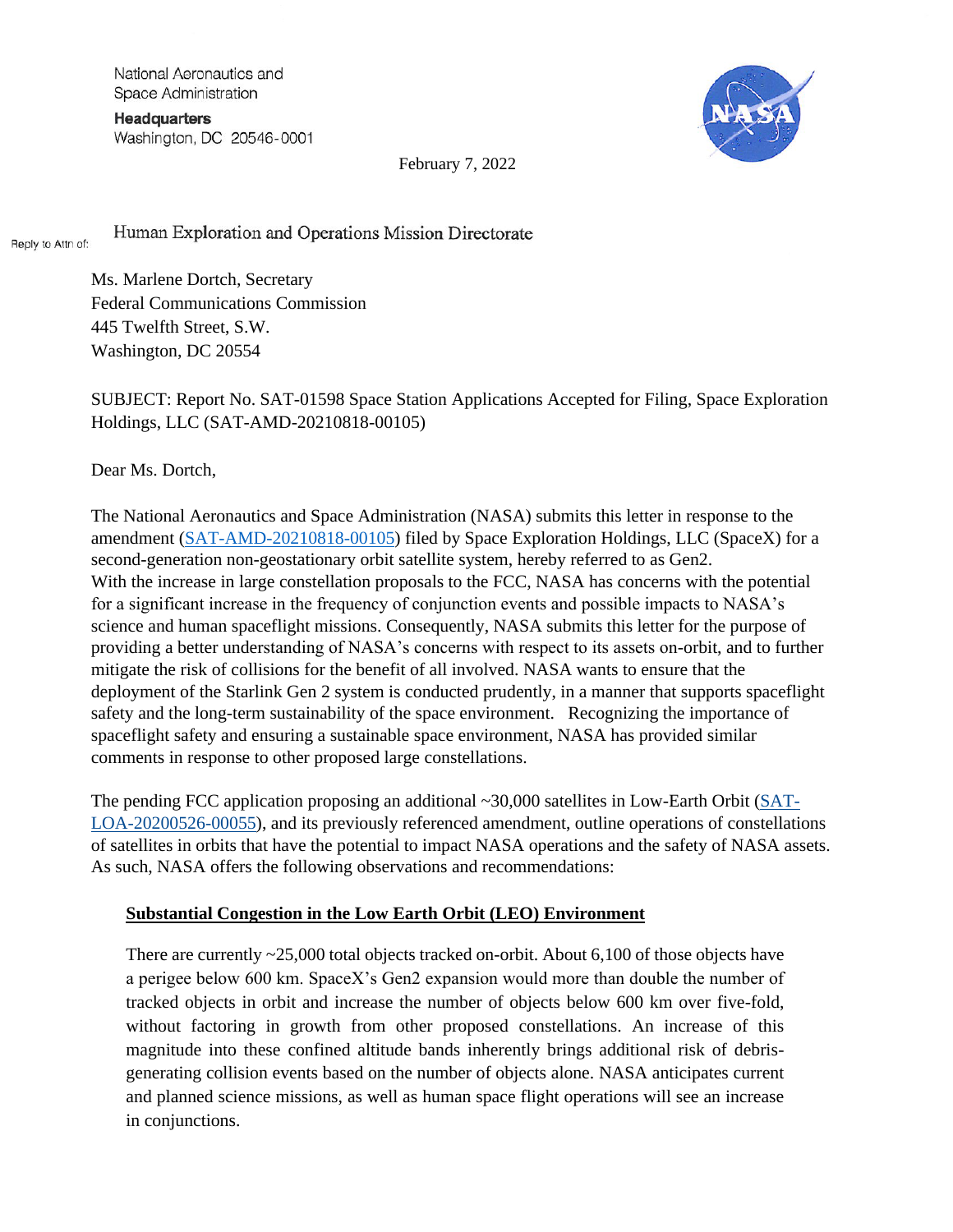Such a significant increase in total object volume raises concern regarding a potential impact to on-orbit tracking and conjunction screening. If NASA were unable to receive reliable and timely conjunction notifications the quality of the on-orbit protection provided to NASA would be degraded and the safety of the International Space Station (ISS) and all other NASA assets may be impacted.

NASA recommends SpaceX generate analysis demonstrating the auto-maneuver capability is sufficiently scalable to the entire proposed constellation size, including inter-constellation conjunctions, while accounting for challenges in flying lower altitudes during greater solar activity.

#### **Collision Assessment Conjunction Avoidance Coordination**

The application states that the collision risk with large objects is zero because each spacecraft can maneuver. Zero risk is possible for any single maneuverable spacecraft if the event is mitigated down to zero probability of collision (Pc). However, considering multiple independent constellations of tens of thousands of spacecraft and the expected increase in the number of close encounters over time, the assumption of zero risk from a system-level standpoint lacks statistical substantiation. With the potential for multiple constellations with thousands and tens of thousands of spacecraft, it is not recommended to assume propulsion systems, ground detection systems, and software are 100% reliable, or that manual operations (if any) are 100% error-free.

While SpaceX may be able to show that the auto-maneuver capability scales appropriately within the Starlink constellation, the concern remains that other vendors proposing large constellations would also use auto-maneuvering capability within altitude ranges occupied by Starlink, thereby requiring multiple autonomous constellations to maneuver out of each other's way without clearly defined rules of the road for such interactions. NASA recommends SpaceX commission a risk analysis that addresses the efficacy of autonomousvs.-autonomous constellation conjunction assessments and mitigation actions to provide confidence that the situation could be sufficiently addressed. If the recommended analysis is conducted, NASA requests the opportunity to review the results to help ensure there will be minimal risk to NASA and other assets.

#### **Potential Additional Impacts to Science Missions**

NASA has approximately 14 Earth observing missions in operations or development with lidar and radar instruments spanning both the radio and optical electromagnetic spectrum. These missions make critical measurements of Earth's climate as an interrelated system. Since the updated altitudes of Starlink now propose an additional 30,000 satellites 'below' the majority of Earth observing missions, there is the potential for sun-glint and reflections from the Starlink spacecraft to cause impacts to those missions' measurements.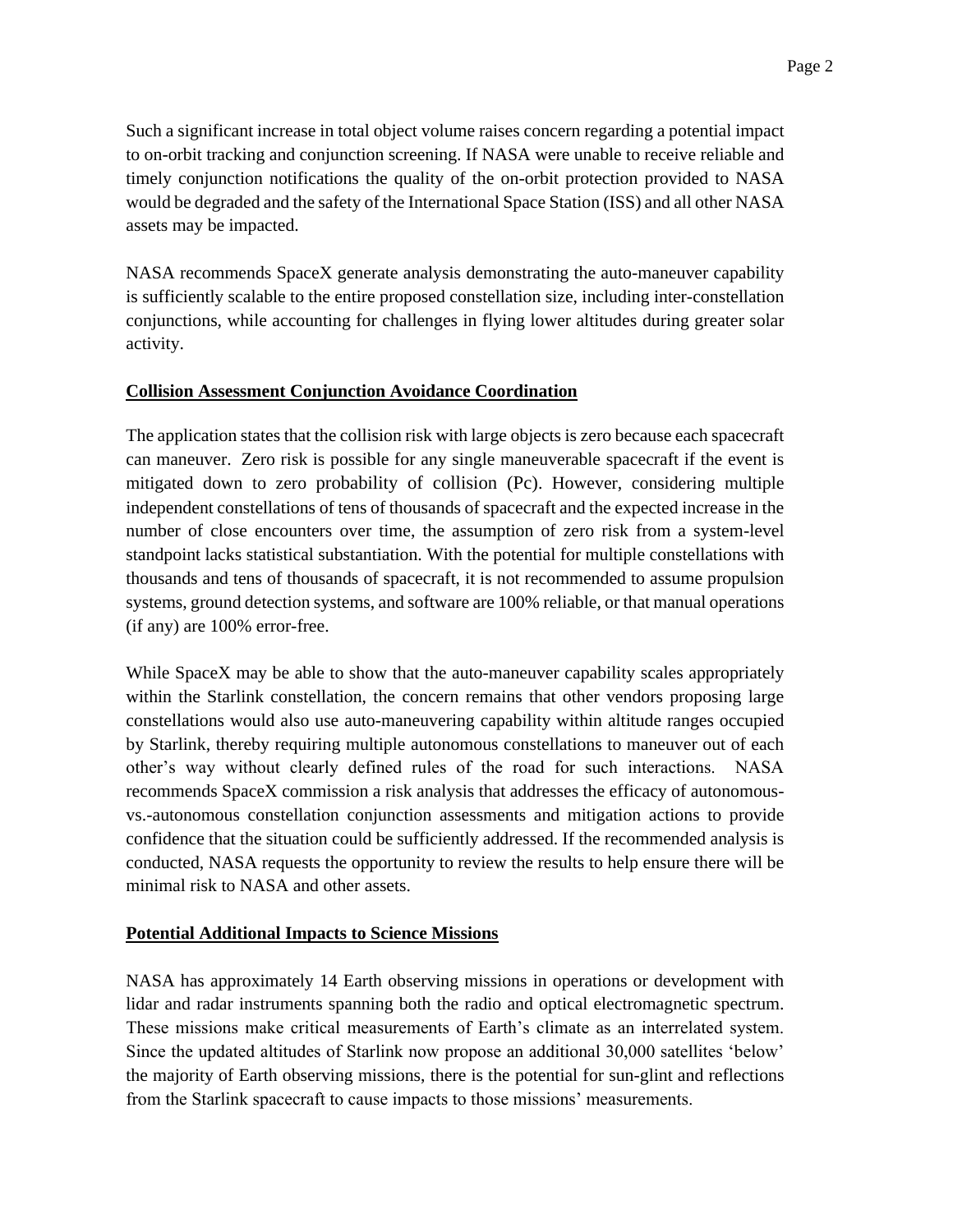Around 8% of composite images captured by the Hubble telescope are impacted by satellites captured during exposures. The Hubble telescope is in an orbit at 535 km. This proposed Starlink license amendment includes 10,000 satellites in or above the orbital range of Hubble, a situation that could more than double the fraction of Hubble images degraded. Furthermore, degradation severity will increase as the orbital proximity of the obscuring Space-X Gen2 satellites in relation to Hubble decreases.

Per Congressional direction, NASA uses wide-field ground-based telescopes to survey for asteroids that could potentially impact the Earth and cause harm. These telescopes occasionally find satellite streaks in their images that could interfere with or hide asteroid detections. With the addition of  $\sim$ 30,000 Starlink satellites as described in the Gen2 amendment request, NASA estimates that there would be a Starlink in every single asteroid survey image taken for planetary defense against hazardous asteroid impacts, decreasing asteroid survey effectiveness by rendering portions of images unusable. This could have a direct impact on NASA's ability to fulfill its Congressional mandate and could have a detrimental effect on our planet's ability to detect and possibly redirect a potentially catastrophic impact.

In an effort to ensure a mutually beneficial space environment to meet commercial, exploration and scientific needs, NASA looks forward to working with SpaceX to better understand Gen2's operational parameters. Specifically, NASA requests additional information including: spacecraft and laser specifications including deployed dimensions, communications plan, ground segment expansion, orbital spacing, and deployment schedule. This will inform a thorough analysis of risks and impacts to NASA's missions and enable a mitigation strategy. As NASA evolves its study and mitigation plans, additional data also may be requested.

In parallel, NASA would like to ensure that SpaceX is aware of the impacts to NASA's science objectives and work together to fully minimize these impacts through robust mitigations.

## **Potential Impacts due to Radio Frequency Interference (RFI)**

Starlink operations in the 14.0-14.5 GHz band overlap or are adjacent to frequencies supporting NASA's Tracking and Data Relay Satellite System (TDRSS). Continued frequency coordination of SpaceX operations in this band, through the interagency frequency coordination process, is critical to maintain no impacts to existing NASA operations. NASA has taken preventative measures to reduce potential RFI to TDRSS and provides certain operational conditions to the FCC, which are appended to the SpaceX licenses. NASA requests for the FCC to support these conditions and to continue coordination of SpaceX operations in compliance with existing processes.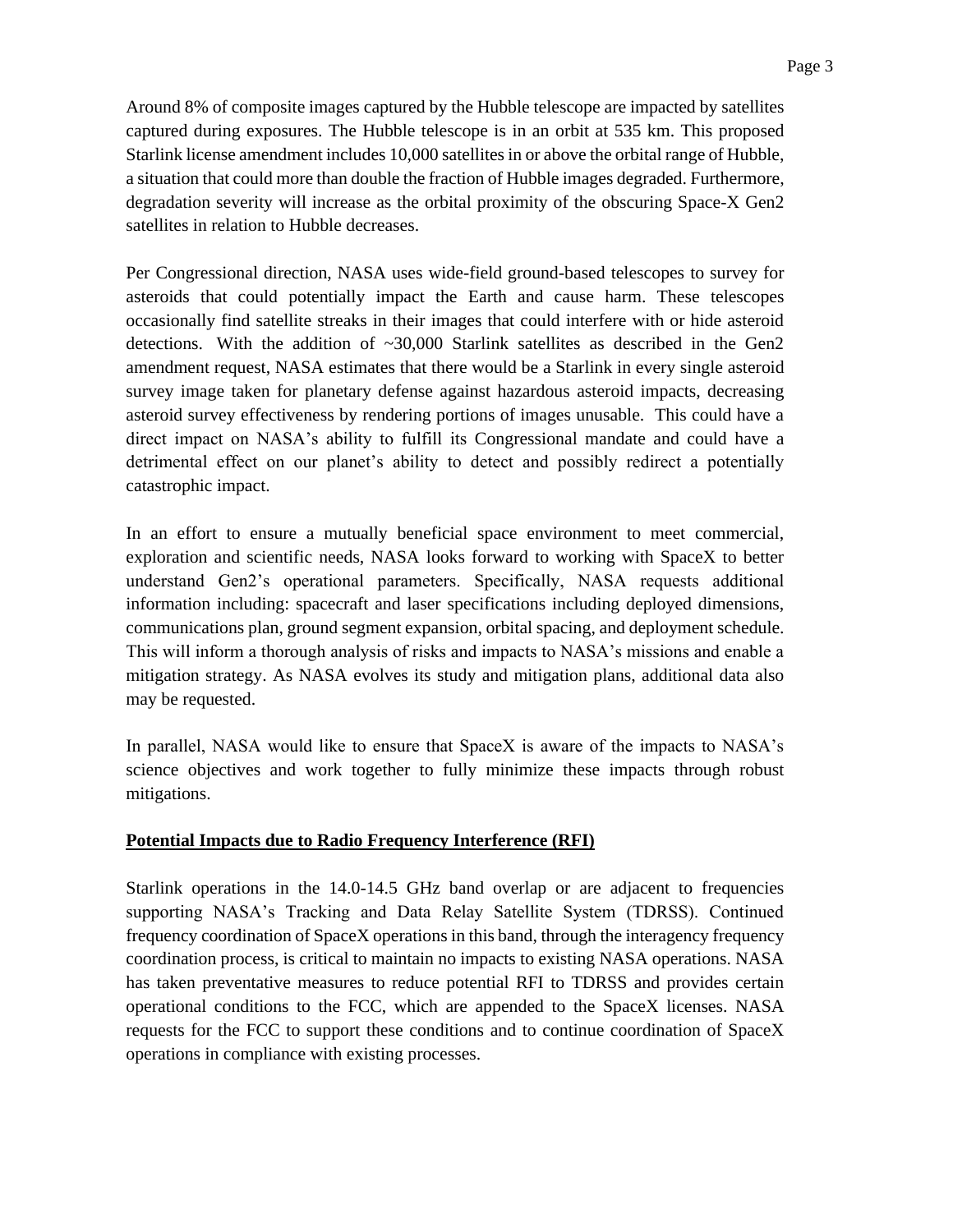## **The Effect on Launch Collision Avoidance**

SpaceX is proposing ~20,000 additional Starlink satellites in the 328-360 km altitude range, which is below the ISS and is a common phasing altitude for ISS visiting vehicles. The proposed volume of autonomously maneuvering satellites directly parked in common phasing altitudes could result in potential loss of launch/entry opportunities impacting science and utilization for ISS.

NASA is also concerned with an increasing unavailability of safe launch windows, especially for missions requiring instantaneous or short launch windows, such as planetary missions like Europa Clipper, which would be significantly affected due to a lost launch opportunity.

NASA recommends SpaceX commission analysis of launch window availability against the current catalog compared to the current catalog plus the proposed full constellation to demonstrate that the increase in launch conflicts does not significantly reduce access to space. NASA is specifically interested in analysis that may predict how this expansion impacts future NASA Science Missions, Commercial Crew and Re-Supply launch/entry opportunities.

In addition to the previous requests stated in this letter, NASA suggests that SpaceX work with NASA to demonstrate the proposed capability with increasing volumes of satellites prior to each successive launch so that it may troubleshoot any issues that arise and make adjustments, as necessary. This incremental approach would allow SpaceX to gradually prove their concept of operations and troubleshoot any issues that arise along the way.

There is a clear need to develop a longer-term plan for conjunction and interference mitigation at a national and international level, and NASA looks forward to contributing our expertise in this endeavor in collaboration with commercial operators. NASA appreciates SpaceX's collaboration and partnership in addressing conjunction concerns to date. The proposed increase in the number of Starlink spacecraft on orbit will require expanded coordination and communication between the two parties to ensure the continued safety of both SpaceX and NASA assets. NASA looks forward to SpaceX's sustained support in our mutual endeavor to safely operate all spacecraft.

Although these observations and recommendations are made with respect to the subject report and filings, they can be generally applied to other large constellations, and NASA is supportive of the creation of "best practices" focused on such programs. NASA would encourage all spacecraft operators, especially those contemplating large constellations, to consult the NASA Spacecraft Conjunction Assessment and Collision Avoidance Best Practices Handbook [\(https://nodis3.gsfc.nasa.gov/OCE\\_docs/OCE\\_51.pdf\)](https://nodis3.gsfc.nasa.gov/OCE_docs/OCE_51.pdf). The handbook addresses various topics related to effective and mature conjunction assessment practices supporting a safe space environment for all operators. Space operators can use the handbook to benchmark their existing practice or in support of establishing an effective conjunction assessment capability. Many of the topics covered in the handbook are pertinent to the items above and may be a resource for SpaceX in addition to any feedback on the filing.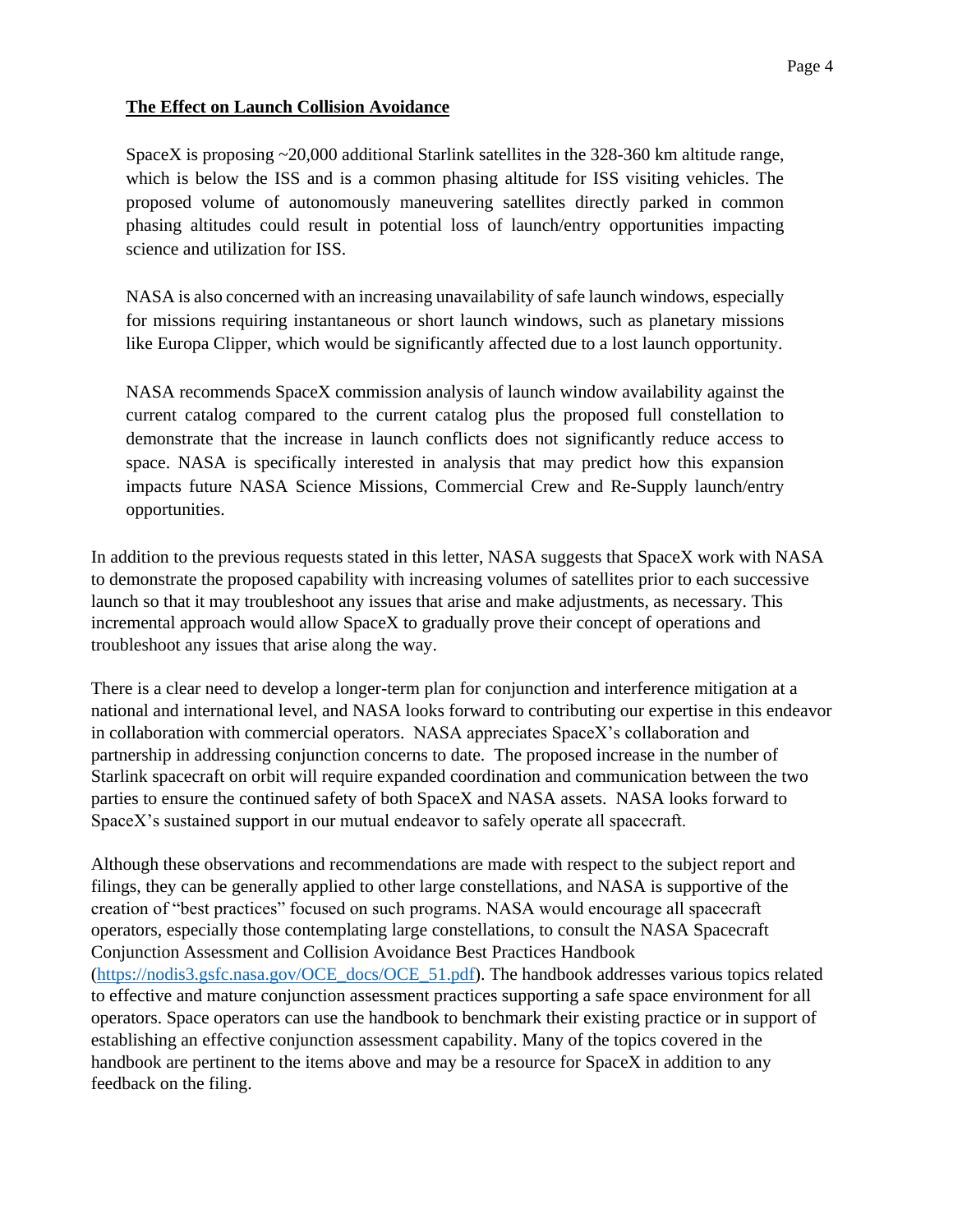Should you have any questions, do not hesitate to contact me at (321) 607-2286 or samantha.fonder@nasa.gov.

Sincerely,

Samantha Fonder NASA Representative to the Commercial Space Transportation Interagency Group Space Operations Mission Directorate, Launch Services Office